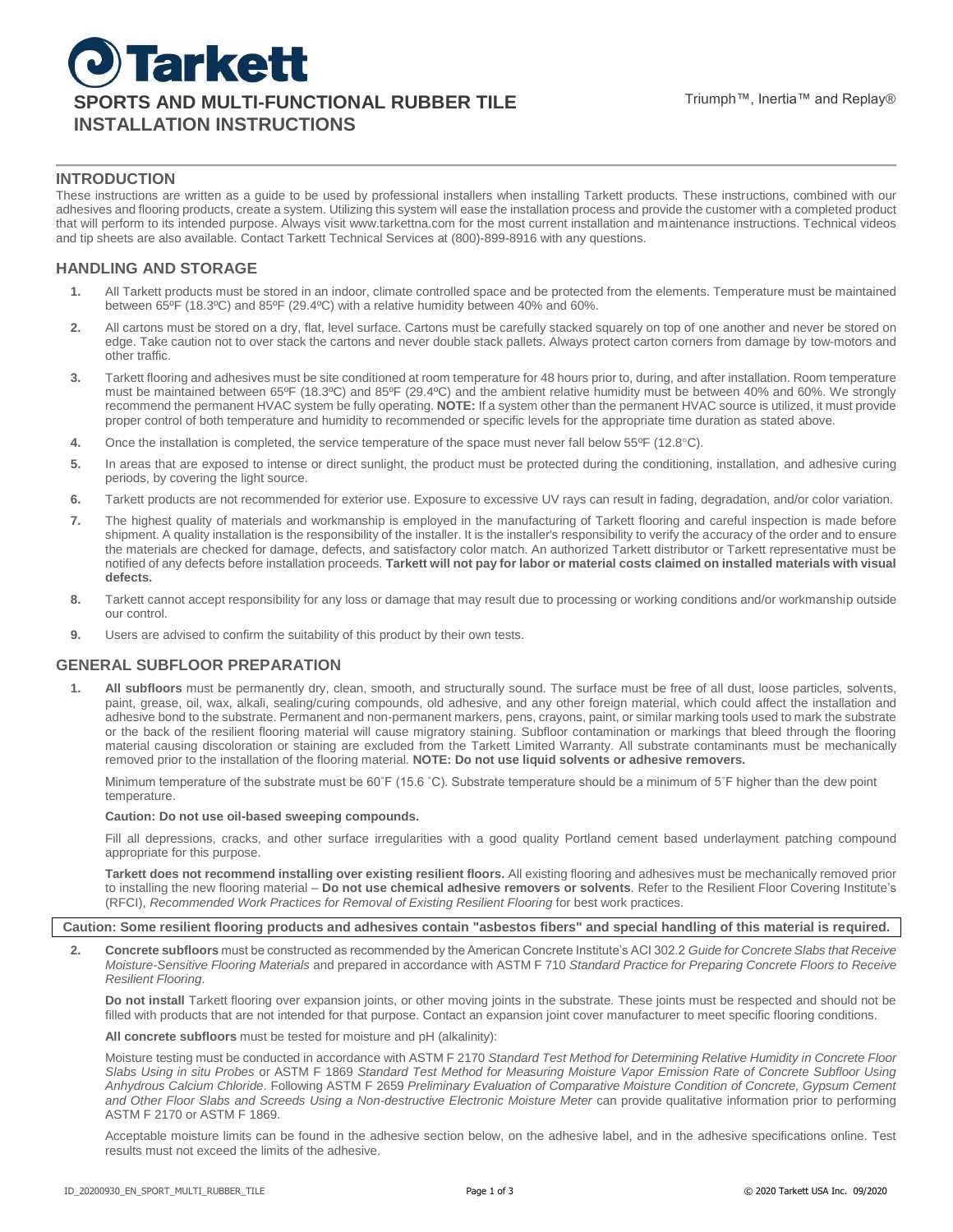If the tests results exceed the limitations, the installation must not proceed until the problem has been corrected. Tarkett does not recommend or warrant any particular product or procedure for the remediation of high moisture in concrete substrates. There are several companies that manufacture products suitable for moisture remediation. We suggest you refer to the current ASTM F 710 *Standard Practice for Preparing Concrete Floors to Receive Resilient Flooring* and ASTM F 3010 *Standard Practice for Two Component Resin Based Membrane-Forming Moisture Mitigation Systems for Use Under Resilient Flooring Systems*.

A pH test for alkalinity must be conducted. Acceptable pH range of the adhesive can be found in the adhesive section below, on the adhesive label, and in the adhesive specifications online. Results must not exceed the limits of the adhesive. If the test results are not within the acceptable range, the installation must not proceed until the problem has been corrected.

**3. Wood subfloors** must have a minimum 18" (47 cm) of cross-ventilated space between the bottom of the joist and ground. Exposed earth crawl spaces must be sealed with a polyethylene moisture barrier.

Subfloors must meet local and national building codes. Trade associations, such as the APA -The Engineered Wood Association, offer structural guidelines for meeting various code requirements. Refer to ASTM F 1482 *Standard Practice for Installation and Preparation of Panel Type Underlayments to receive Resilient Flooring* for additional information.

**Single Floor Wood Construction and Tongue and Groove subfloors** must be covered with 1/4" (6.4 mm) or 1/2" (13 mm) APA approved underlayment plywood. Use 1/4" (6.4 mm) thick underlayment panels for boards with a face width of 3" (76 mm) or less. For boards wider than 3" (76 mm) face width use 1/2" (13 mm) underlayment panels.

Countersink nail heads and fill depressions, joints, cracks, gouges, and chipped edges with a good quality Portland cement based patching compound designed for this purpose.

#### **Do not install over OSB (Oriented Strand Board), particle board, chipboard, lauan or composite type underlayments.**

- **4. Terrazzo and Ceramic floor** surface must be thoroughly sanded to remove all glaze and waxes. Remove or replace all loose tiles and clean the grout lines. Use a good quality Portland cement based leveling compound to fill all grout lines and other depressions.
- **5. Steel floor** surface must be mechanically abraded to assist with the adhesive bond. The floor must be cleaned to remove all dirt, rust and other contaminants that could affect the adhesive or the bond of the flooring material to the substrate. Surface must be primed with a rust inhibitor. It is important to follow the non-porous installation instructions when installing over metal.
- **6. Concrete floors equipped with a radiant heating system:** Turn the heat down to 65ºF (18.3ºC) for at least 48 hours before installation. Heat may be gradually returned to operating temperature 48 hours after installation. Surface temperature must not exceed 85ºF (29.4º).
- **7. An adhesive bond test** must be performed using the actual flooring materials and adhesive to be installed. The test areas must be a minimum of 36" x 36" and remain in place for at least 72 hours and then evaluated for bond strength to the concrete.

### **INSTALLATION**

**1. Adhesive Application:** See adhesive chart below and follow adhesive label instructions for proper use.

#### **2. Tile Installation Procedure:**

- **a.** Square the area and establish reference points on substrate.
- **b.** Lay out the tiles so that a minimum of one-half of a tile forms the border along the perimeter.
- **c.** Apply the adhesive to the substrate and allow proper open time. **Open and working times are dependent on the ambient temperature, humidity, air movement, and substrate porosity and temperature. It is the installer's responsibility to modify the open and working time for jobsite conditions.**
- **d.** Use established reference points and install the flooring.
- **e.** Lay tiles with the directional arrow (found on back) pointing in the same direction.
- **f.** Patterned tiles may be 'quarter turned' to create a checkerboard pattern.
- **g.** Tiles should be lightly butted together when placing the flooring into the adhesive.
- **h.** Do not force tiles together creating a ledge condition at the seams and corners. Sliding tiles will result in forcing the adhesive out between the seams.
- **i.** When using 975 Two-Part Urethane or 996 Two-Part Epoxy Adhesive the installer **MUST** work off the flooring.
- **j.** Periodically, lift the corner of an installed tile to ensure proper transfer of adhesive.
- **k.** Roll floor in both directions with a 100 pound three-section roller. Use a small hand roller in areas that cannot be reached with a large roller.
- **l.** Inspect the floor surface, especially seams, and remove any adhesive on the surface.

### **3. Post Installation Floor Protection:**

We recommend that the installation of new flooring material not be performed until all the other trades have completed their work. Proper precautions must be taken during and after the installation process to avoid damage to the newly installed flooring.

#### **a. Immediately after installation:**

- All traffic must be restricted for a minimum of 24 hours after installation. The floor may receive immediate traffic when installing with SpraySmart adhesive.
- All heavy traffic, rolling loads, pallet jacks, and furniture or appliance placement must be restricted for a minimum of 72 hours after installation.
- Flooring must be swept or vacuumed to remove loose dirt and grit prior to the application of proper floor protection. (Do not trap dirt and grit under floor protection.)
- Apply floor protection suitable for construction foot traffic such as: undyed heavy Kraft paper, Ram Board, 1/8" Masonite panels, or similar product designed for resilient floor protection.